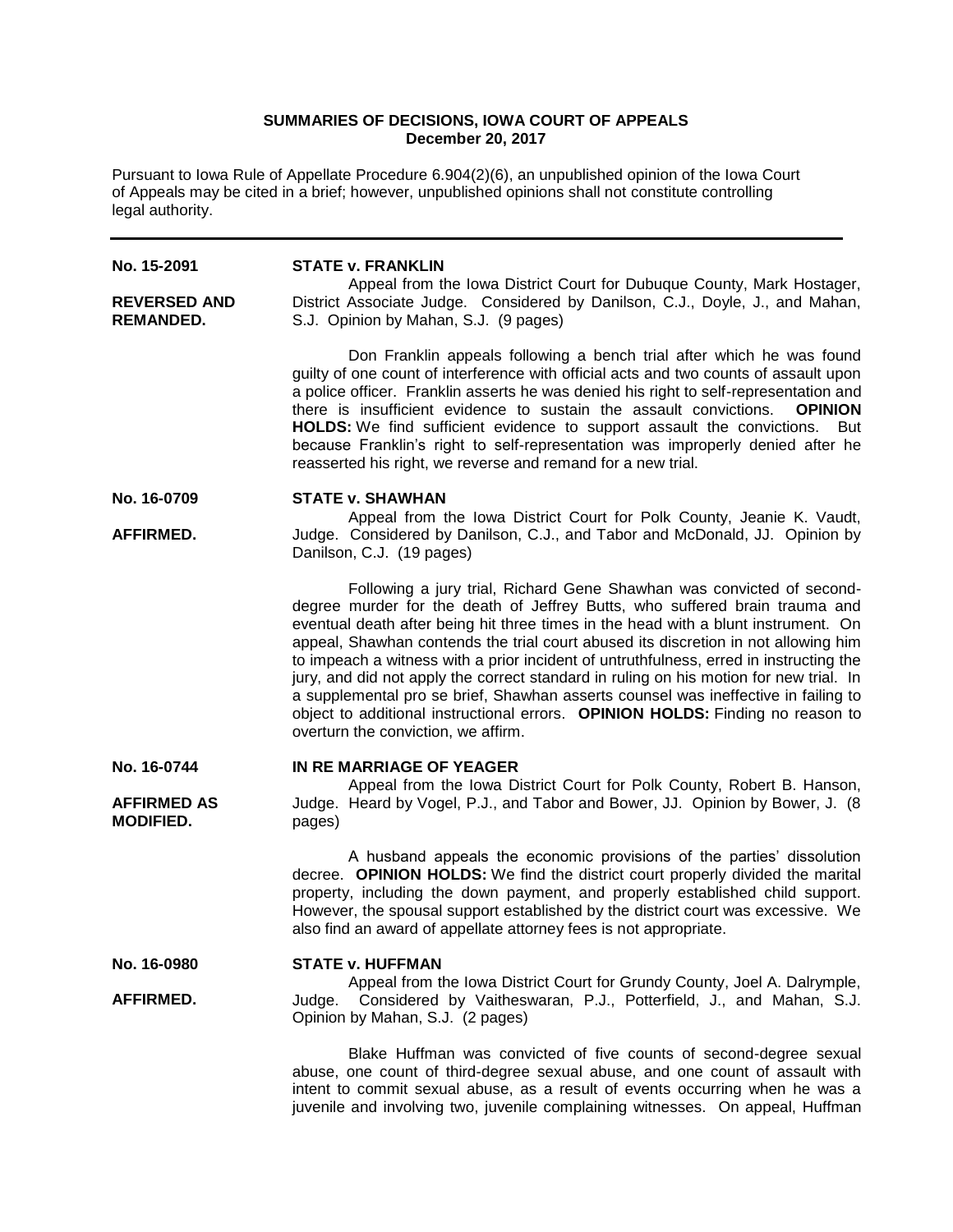contends the court erred in denying his motion for new trial. **OPINION HOLDS:** The asserted recantation of one of the witness's testimony is contradicted by the witness's own later deposition reasserting sexual abuse by Huffman. Finding no abuse of discretion, we affirm.

```
No. 16-1134
```
**B&F JACOBSON LUMBER & HARDWARE v. ACUITY**

**AFFIRMED IN PART, REVERSED IN PART, AND REMANDED.**

Appeal from the Iowa District Court for Monona County, Jeffrey L. Poulson, Judge. Heard by Danilson, C.J., and Doyle and Mullins, JJ. Opinion by Danilson, C.J. (26 pages)

B&F Jacobson Lumber & Hardware, L.L.P. (B&F) appeals from a jury verdict in favor of Acuity, A Mutual Insurance Company (Acuity), on B&F's claim for bad faith in the adjustment of a property-damage claim. B&F contends the district court improperly (1) denied B&F's motion to compel evidence of post-filingof-litigation claim adjustment decisions on the basis it is protected by the attorneyclient privilege, (2) determined other evidence of post-filing-of-litigation conduct was inadmissible, and (3) precluded B&F from presenting evidence as to damages for loss of peace of mind. **OPINION HOLDS:** The district court abused its discretion in denying B&F's motion to compel and in determining post-filing-oflitigation conduct was inadmissible without first completing a proper rule 5.403 analysis. The court also erred in denying the admission of the two estimates of damages. Upon our balancing analysis, we conclude B&F is entitled to present post-filing-of-litigation evidence on whether B&F's claim for additional monies was denied or further payment delayed due in whole or part to the language on the check, "settlement in full—ACV." Accordingly, we reverse and remand this matter for further proceedings and a new trial consistent with this opinion. We affirm on the issue of the inadmissibility of evidence on prejudgment interest. We also affirm the district court's determination that evidence of loss of peace of mind is inadmissible.

**No. 16-1134**

**AFFIRMED IN PART, REVERSED IN PART, AND REMANDED.**

### **B&F JACOBSON LUMBER & HARDWARE v. ACUITY**

Appeal from the Iowa District Court for Monona County, Jeffrey L. Poulson, Judge. Heard by Danilson, C.J., and Doyle and Mullins, JJ. Opinion by Danilson, C.J. (26 pages)

B&F Jacobson Lumber & Hardware, L.L.P. (B&F) appeals from a jury verdict in favor of Acuity, A Mutual Insurance Company (Acuity), on B&F's claim for bad faith in the adjustment of a property-damage claim. B&F contends the district court improperly (1) denied B&F's motion to compel evidence of post-filingof-litigation claim adjustment decisions on the basis it is protected by the attorneyclient privilege, (2) determined other evidence of post-filing-of-litigation conduct was inadmissible, and (3) precluded B&F from presenting evidence as to damages for loss of peace of mind. **OPINION HOLDS:** The district court abused its discretion in denying B&F's motion to compel and in determining post-filing-oflitigation conduct was inadmissible without first completing a proper rule 5.403 analysis. The court also erred in denying the admission of the two estimates of damages. Upon our balancing analysis, we conclude B&F is entitled to present post-filing-of-litigation evidence on whether B&F's claim for additional monies was denied or further payment delayed due in whole or part to the language on the check, "settlement in full—ACV." Accordingly, we reverse and remand this matter for further proceedings and a new trial consistent with this opinion. We affirm on the issue of the inadmissibility of evidence on prejudgment interest. We also affirm the district court's determination that evidence of loss of peace of mind is inadmissible.

**No. 16-1183 STATE v. WILLIAMS**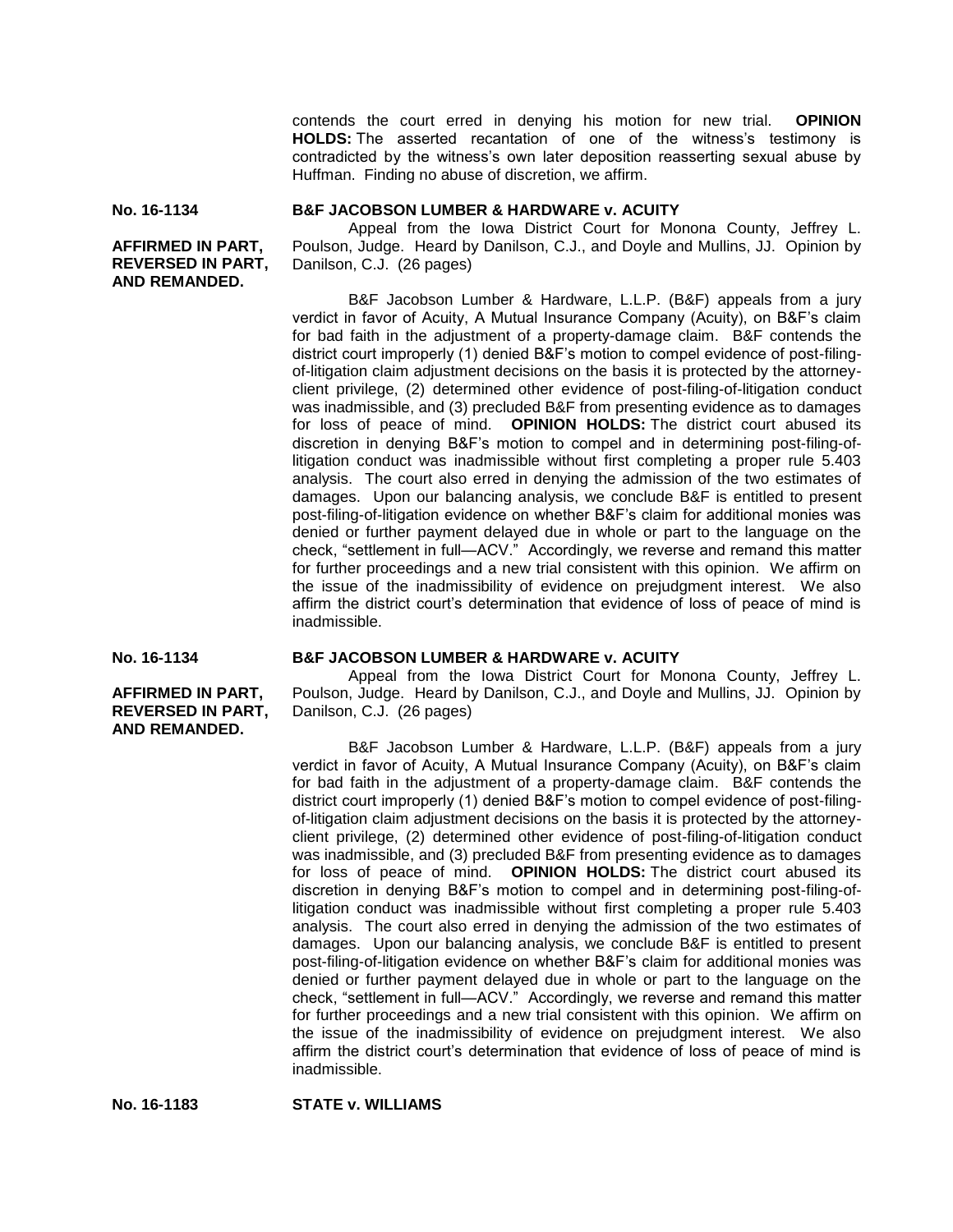**AFFIRMED.** Appeal from the Iowa District Court for Story County, Paul G. Crawford, District Associate Judge. Considered by Vaitheswaran, P.J., and Potterfield and McDonald, JJ. Opinion by Potterfield, Judge. (8 pages)

> Lamont Montee Williams appeals from his convictions for possession of marijuana, failure to affix a drug tax stamp, possession of cocaine, third or subsequent offense, and possession of hydrocodone, third or subsequent offense. Williams claims the district court should have granted his motion to suppress because the warrant lacked probable cause and lacked the required nexus between items sought under warrant and the people or places searched. **OPINION HOLDS:** Because the arresting officer was qualified to detect the odor of marijuana, and a requisite nexus or other means of validity exists for all fruits of the search, the district court properly denied Williams's motion to suppress, and we affirm.

**No. 16-1185 STATE v. QUIJAS**

**AFFIRMED.** Appeal from the Iowa District Court for Fayette County, Richard D. Stochl, Judge. Considered by Vaitheswaran, P.J., and Doyle and Bower, JJ. Opinion by Vaitheswaran, P.J. (6 pages)

> Abel Quijas, Jr. appeals his judgment for attempted murder. He contends the district court abused its discretion in overruling an objection to what he characterizes as "other bad acts" evidence. He also raises several ineffective assistance claims. **OPINION HOLDS:** The evidence Quijas objected to was cumulative, not prejudicial, and does not require reversal. We preserve all of Quijas' ineffective assistance claims for postconviction relief. We affirm Quijas' conviction for attempted murder.

**No. 16-1208**

**AFFIRMED.**

**APPEAL DISMISSED.**

## **KERBY v. KERBY REVOCABLE TRUST**

Appeal from the Iowa District Court for Appanoose County, Randy S. DeGeest, Judge. Considered by Vogel, P.J., and Tabor and Bower, JJ. Opinion by Vogel, P.J. (6 pages)

The Jerry Kerby Revocable Trust appeals the district court's denial of its motion for a protective order to prevent the settlor's son from obtaining discovery regarding the trust and the competence of the settlor. **OPINION HOLDS:** While this appeal was pending, the settlor of the trust died and the documents in question were provided to the settlor's son. We therefore dismiss this appeal as moot. The case is remanded to the district court for further proceedings.

#### **No. 16-1283 STATE v. KEASLING**

Appeal from the Iowa District Court for Wapello County, Myron L. Gookin, Judge. Heard by Vogel, P.J., and Tabor and Bower, JJ. Opinion by Vogel, P.J. (16 pages)

Ricky Keasling, convicted of murder in the first degree and burglary in the first degree, asserts his trial counsel was ineffective for failing to object to the felony-murder instruction, failing to seek an eyewitness-identification instruction, and failing to obtain an eyewitness expert. Further, Keasling asserts the district court erred in excluding a witness from testifying at trial, or in the alternative, trial counsel was ineffective for failing to timely disclose the witness. **OPINION HOLDS:** Because Keasling's trial counsel was not ineffective for failing to object to the felony-murder instruction and no prejudice resulted from counsel's failure to request an eyewitness-identification instruction or obtain an eyewitness expert, we affirm. Also, the district court did not abuse its discretion in excluding witness testimony presented after the State rested and no prejudice resulted from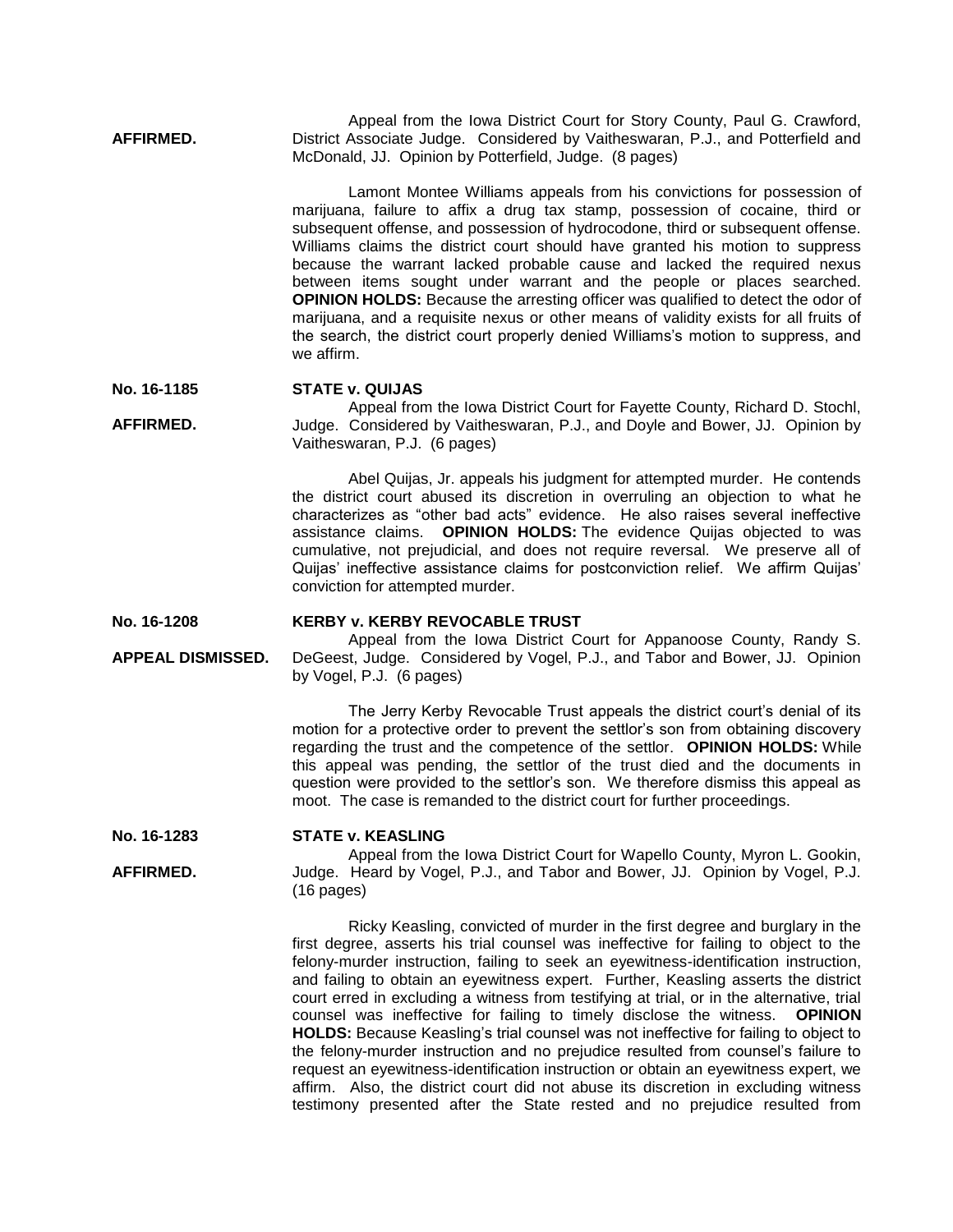counsel's untimely disclosure of the witness because the testimony was impeachment testimony.

#### **No. 16-1367 STATE v. FORD**

**AFFIRMED.** Appeal from the Iowa District Court for Black Hawk County, George L. Stigler, Judge. Heard by Vaitheswaran, P.J., and Potterfield and McDonald, JJ. Opinion by Vaitheswaran, P.J. (6 pages)

> Henry Ford appeals his convictions for possession with intent to deliver (marijuana), second offense, and child endangerment. He contends a search of his vehicle exceeded the scope of a warrant. His argument implicates the constitutional particularity requirement. **OPINION HOLDS:** The specificity of the vehicle description, the reference to seizure of drug proceeds, and the attestations of a nexus between the vehicle and drug proceeds lead us to conclude the constitutional particularity requirement was satisfied. We affirm the district court's denial of Ford's suppression motion.

#### **No. 16-1686 SEWARD v. HANE**

**AFFIRMED AS MODIFIED.**

Appeal from the Iowa District Court for Monona County, Jeffrey A. Neary, Judge. Heard by Vaitheswaran, P.J., and Potterfield and McDonald, JJ. Opinion by Vaitheswaran, P.J. (13 pages)

In this second appeal from a paternity decree, the Child Support Recovery Unit (CSRU) weighs in on our decision to afford the unit formal notice of the paternity proceeding, and a father challenges the child support and medical support provisions of the decree. **OPINION HOLDS:** We affirm all aspects of the district court's remand order except the order for retroactive child support and cash medical support. We modify the remand decree to order Hane's support obligation to begin on January 1, 2015, and to eliminate the order of \$125 in cash medical support.

**No. 16-1710**

**AFFIRMED IN PART, REVERSED IN PART, AND REMANDED.**

# **STATE v. RETTERATH**

Appeal from the Iowa District Court for Mitchell County, James M. Drew and Gregg R. Rosenbladt, Judges. Heard by Vogel, P.J., and Tabor and Bower, JJ. Opinion by Tabor, J. (36 pages)

Sex acts, vengeance, and castor beans. After digesting salacious testimony offered by prosecution witnesses on these subjects, a jury convicted Mark Retterath of sexual abuse in the third degree, solicitation to commit murder, and attempted murder. Retterath appeals the three guilty verdicts, challenging the sufficiency of the evidence and alleging a number of errors by the trial court. **OPINION HOLDS:** When viewing the proof in the light most favorable to the State, we find substantial evidence to support the convictions for sexual abuse and solicitation to commit murder. But because the State did not prove Retterath performed an act that met the statutory definition of "assault," we reverse and remand for dismissal of the attempted-murder count. We find no grounds for reversal in Retterath's remaining issues, although we do remand for an in camera review of the counseling records of two witnesses whose credibility was critical to the State's case on solicitation to commit murder.

**No. 16-2032 GIAMBO v. STATE**

**AFFIRMED.** Appeal from the Iowa District Court for Pottawattamie County, James S. Heckerman, Judge. Considered by Danilson, C.J., and Tabor and McDonald, JJ. Opinion by Tabor, J. Partial Dissent by McDonald, J. (11 pages)

Antonio Giambo II appeals the dismissal of his application for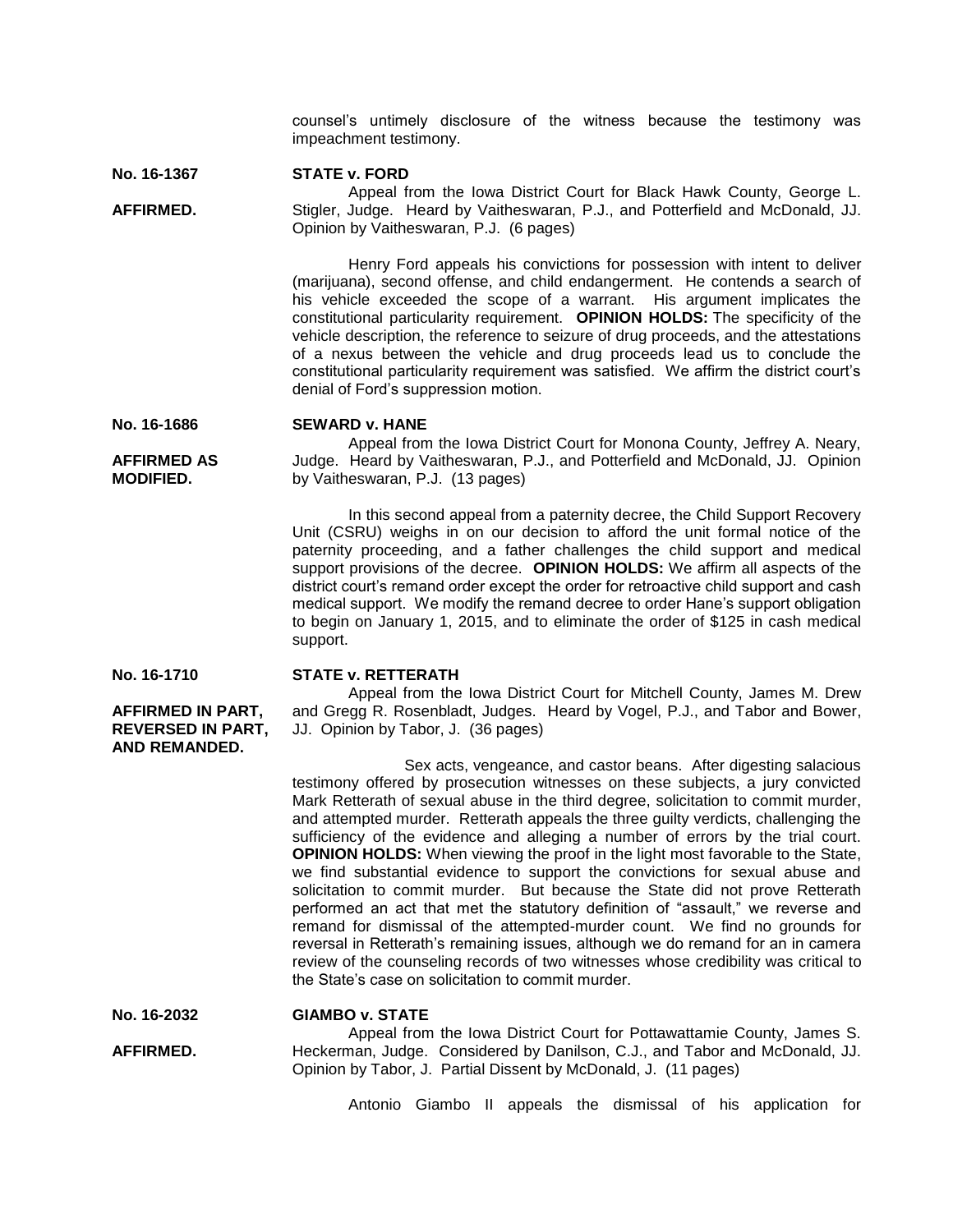postconviction relief (PCR). Giambo claims trial counsel had a conflict of interest and coerced his plea. He claims PCR counsel was ineffective for failing to amend his self-represented application to include a prayer for relief, failing to investigate plea counsel's possible conflict of interest, failing to present evidence about Giambo's ability to reimburse attorney fees, failing to challenge trial counsel's ineffectiveness for allowing Giambo to enter a guilty plea, and failing to challenge plea court's failure to advise Giambo of certain surcharges. **OPINION HOLDS:** Trial counsel did not have a conflict of interest or coerce Giambo's guilty plea. Giambo was not prejudiced by PCR counsel's failure to amend Giambo's application because counsel filed another application with a prayer for relief. PCR counsel adequately investigated plea counsel for possible conflicts of interest. Attorney fee issues do not provide grounds for relief. The minutes of evidence provide a factual basis for Giambo's plea. The record is not adequately developed to determine if Giambo would have refused the plea deal and proceeded to trial if he knew of the imposed surcharges. Because the record is not adequately developed, Giambo's claim PCR counsel was ineffective for not challenging the plea court's failure to advise Giambo of certain surcharges is preserved for potential PCR proceedings. **PARTIAL DISSENT ASSERTS:** I concur in part and dissent in part. I respectfully dissent from the majority's preservation of Giambo's ineffective assistance of postconviction counsel claim. Ineffective assistance of postconviction counsel claims are subject to a heightened standard for preservation in the interest of finality. Giambo failed to establish a viable ineffective assistance claim by making a showing of prejudice. I would deny the claim on the merits and affirm the judgment of the postconviction court in its entirety.

#### **No. 16-2039 JASPER v. STATE**

**AFFIRMED.** Appeal from the Iowa District Court for Crawford County, Duane E. Hoffmeyer, Judge. Considered by Danilson, C.J., and Tabor and McDonald, JJ. Opinion by Tabor, J. (9 pages)

> Clint Jasper appeals the dismissal of his postconviction-relief application. Jasper claims he received ineffective counsel when his trial counsel allowed him to plead guilty without informing him of the plea's details and what rights he would forfeit when agreeing to the plea agreement. He also argues he received ineffective counsel because trial counsel did not arrange testing to determine his mental and cognitive abilities. Finally, he claims his plea was not knowingly, intelligently, or voluntarily made. **OPINION HOLDS:** A review of trial counsel's notes and the plea hearing indicate Jasper knew the details of the plea and what rights he forfeited. Trial counsel also testified that he suggested Jasper complete competency testing but Jasper opposed it and ultimately appeared competent. Jasper's claim his plea was not knowing, intelligent, or voluntary was not preserved but would fail if it had been preserved. The postconviction-relief court properly dismissed Jasper's application.

**No. 16-2082 HARKLESS v. STATE**

**AFFIRMED.** Appeal from the Iowa District Court for Muscatine County, Nancy S. Tabor, Judge. Considered by Danilson, C.J., Doyle, J., and Carr, S.J. Tabor, J., takes no part. Opinion by Carr, S.J. (5 pages)

> Jay Harkless appeals the district court's dismissal of his application for postconviction relief, claiming his postconviction counsel committed structural error and thus rendered ineffective assistance. **OPINION HOLDS:** Because Harkless failed to establish structural error, we affirm.

**No. 16-2100 STATE v. WILKINS**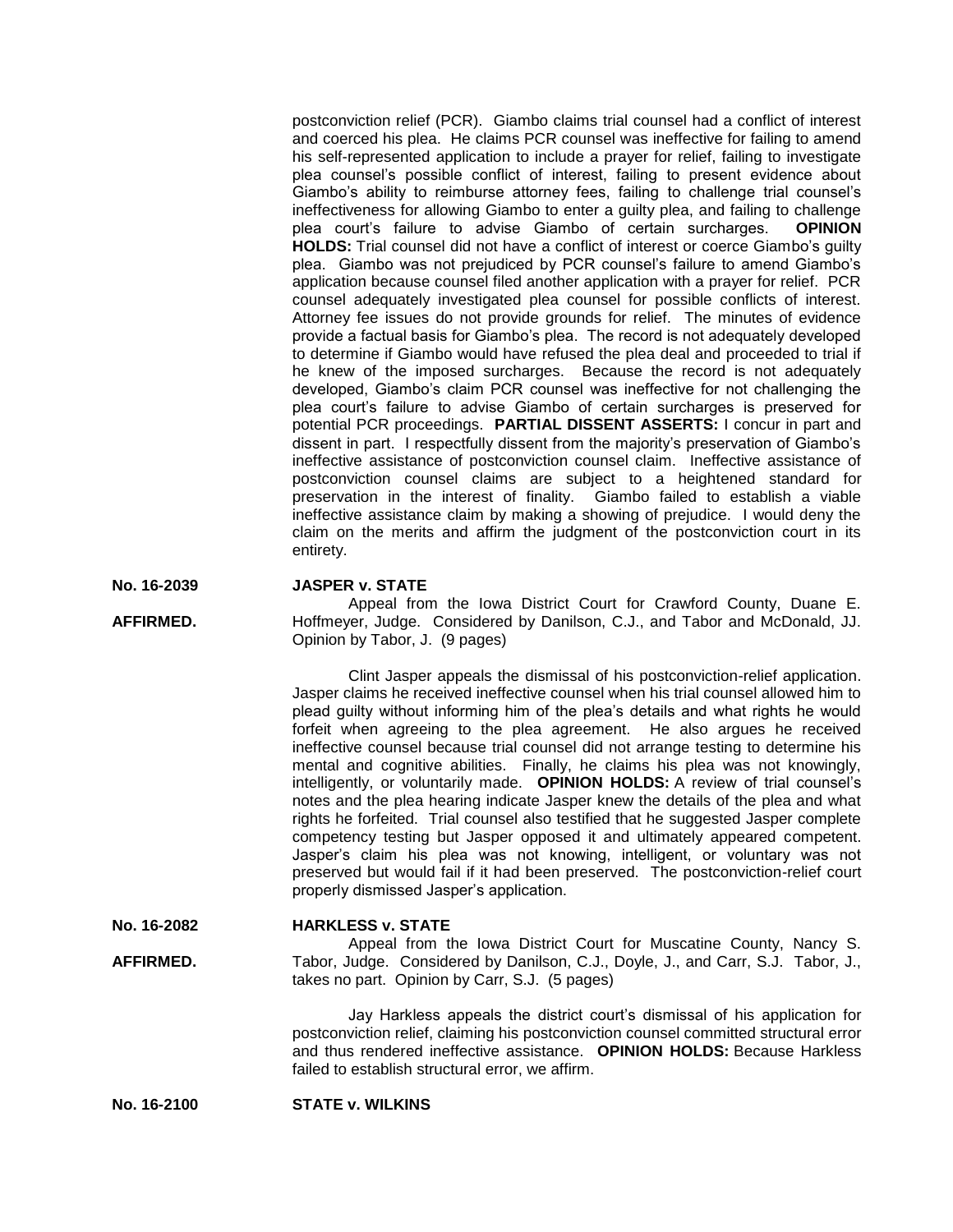**AFFIRMED.** Appeal from the Iowa District Court for Scott County, John D. Telleen, Judge. Considered by Vogel, P.J., Tabor, J., and Carr, S.J. Opinion by Carr, S.J. (7 pages)

> A defendant appeals from his convictions and sentences. He challenges the timeliness of his indictment and contends the trial court erred in failing to merge his convictions and sentences. **OPINION HOLDS:** The indictment was timely because the defendant was not arrested until an arrest warrant was executed on him in Iowa. The trial court did not err in failing to merge his convictions and sentences; there was evidence to support three independent charges, convictions, and sentences.

#### **No. 16-2148 MILAS v. SOCIETY INS.**

**AFFIRMED.** Appeal from the Iowa District Court for Scott County, Henry W. Latham II and Nancy S. Tabor, Judges. Considered by Danilson, C.J., McDonald, J., and Blane, S.J. Tabor, J., takes no part. Opinion by McDonald, J. (12 pages)

> A plaintiff appeals following judgment entry on his claims for fraudulent misrepresentation and breach of contract. He contends the district court erred in dismissing his fraudulent misrepresentation claim and erred in declining to submit the issue of punitive damages to the jury. He also contends the district court should have granted his motion for recusal. **OPINION HOLDS:** The district court did not error. The plaintiff failed to create a triable issue on his fraudulent misrepresentation claim and did not present substantial evidence supporting the submission of an instruction on the claim or on the claim for punitive damages. There is also no merit to the recusal claim.

#### **No. 16-2172 STATE v. LENZ**

**AFFIRMED.** Appeal from the Iowa District Court for Mitchell County, Christopher C. Foy, Judge. Considered by Danilson, C.J., and Doyle and Mullins, JJ. Opinion by Mullins, J. (19 pages)

> Nicholas Lenz appeals his conviction of first-degree kidnapping. He challenges the district court's evidentiary rulings, the court's instruction to the jury on the definition of serious injury, the constitutionality of Iowa Code section 702.18, the sufficiency of evidence to support his conviction, the court's refusal to give certain jury instructions, and the validity of the jury's verdict. He also claims his trial counsel was ineffective in several respects. **OPINION HOLDS:** We affirm Lenz's conviction of first-degree kidnapping in its entirety. We preserve for postconviction-relief proceedings Lenz's claim that his trial counsel was ineffective in failing to ensure the inclusion of the jury instructions concerning intoxication and diminished capacity or responsibility.

**No. 17-0016**

## **STATE v. BROUGHTON**

**SENTENCES VACATED** District Associate Judge. Considered by Vogel, P.J., and Tabor and Bower, JJ. **AND REMANDED FOR**  Opinion by Vogel, P.J. (4 pages) **RESENTENCING.** Appeal from the Iowa District Court for Polk County, Carol L. Coppola,

> Monesha Broughton appeals the sentences imposed following her conviction for operating while intoxicated and child endangerment. She asserts the district court abused its discretion in sentencing her by failing to place on the record sufficient reasons for selecting the sentences imposed. **OPINION HOLDS:** We note the court indicated at the sentencing hearing and in the sentencing order that it was imposing the sentences in accordance with the "plea agreement," but there had been no guilty plea. The adjudication of guilt followed a trial on the minutes. Because of the reference to a "plea agreement," this court is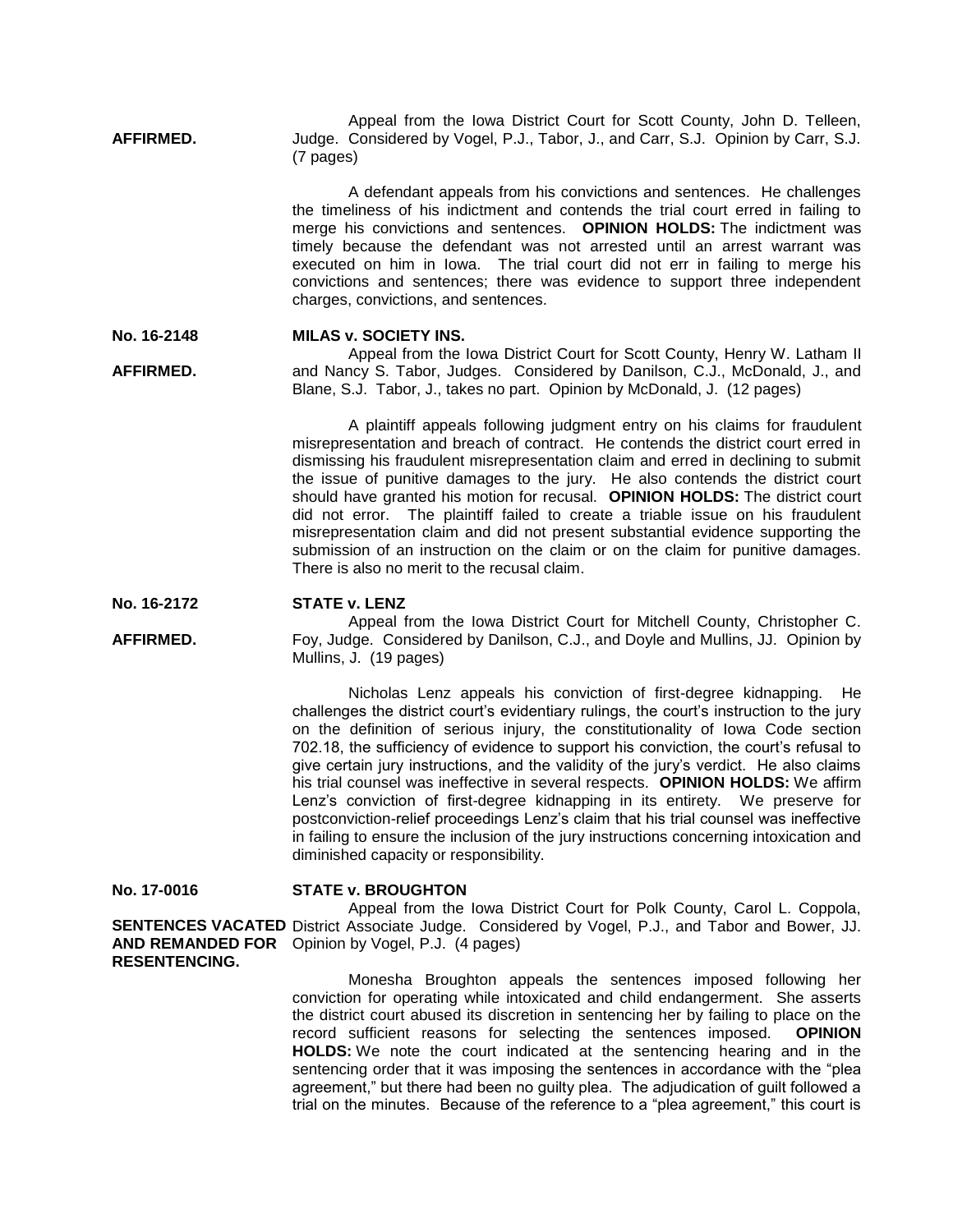unable to determine whether the district court properly exercised its discretion in sentencing Broughton. Therefore, her sentences must be vacated, and the case is remanded for resentencing.

**No. 17-0045 CARTER v. GENESIS HEALTH SYSTEM**

**AFFIRMED.** Appeal from the Iowa District Court for Scott County, Paul L. Macek, Judge. Considered by Vaitheswaran, P.J., and Doyle and Bower, JJ. Opinion by Vaitheswaran, P.J. (4 pages)

> Albert Carter appeals the district court's ruling granting summary judgment in favor of Genesis Health System d/b/a Genesis Medical Center on his medical malpractice action. **OPINION HOLDS:** Without expert testimony that the claimed breach of the standard of care was the cause of his harm, Carter could not establish a prima facie case of medical negligence. We affirm the district court's summary judgment ruling in favor of Genesis.

**No. 17-0115 GREEN v. STATE**

**AFFIRMED.** Appeal from the Iowa District Court for Polk County, Douglas F. Staskal, Judge. Considered by Doyle, P.J., Bower, J., and Carr, S.J. Opinion by Carr, S.J. (3 pages)

> An applicant appeals the district court's order granting summary judgment on his application for postconviction relief. **OPINION HOLDS:** The application was filed untimely and no new ground of fact or law exists to render it timely. We therefore affirm.

#### **No. 17-0128 BRANDES v. STATE**

**AFFIRMED.** Appeal from the Iowa District Court for Chickasaw County, Margaret L. Lingreen, Judge. Considered by Danilson, C.J., Doyle, J., and Blane, S.J. Opinion by Blane, S.J. (3 pages)

> An applicant appeals from the dismissal of his application for postconviction relief. **OPINION HOLDS:** The application is untimely, and the applicant has shown no new ground of fact or law to avoid dismissal. We therefore affirm.

#### **No. 17-0224 ARMSTRONG v. STATE**

**AFFIRMED.** Appeal from the Iowa District Court for Pottawattamie County, Susan K. Christensen, Judge. Considered by Vaitheswaran, P.J., and Doyle and Bower, JJ. Opinion by Vaitheswaran, P.J. (3 pages)

> Charles Armstrong appeals the summary dismissal of his second postconviction relief application, claiming newly-discovered evidence. **OPINION HOLDS:** The district court did not err in finding there was no newly discovered evidence and in concluding the ground-of-fact exception to the three-year time bar was inapplicable. We affirm the court's summary dismissal of Armstrong's second postconviction relief application.

**No. 17-0251 IN RE MARRIAGE OF SLIFE**

**AFFIRMED.** Appeal from the Iowa District Court for Buchanan County, John J. Bauercamper, Judge. Considered by Danilson, C.J., and Doyle and Mullins, JJ. Opinion by Doyle, J. (15 pages)

> Megan Slife appeals the district court's order modifying the visitation provisions of the decree entered dissolving her marriage to Brian Slife. **OPINION HOLDS:** We believe it is evident from the district court's judgment and decree that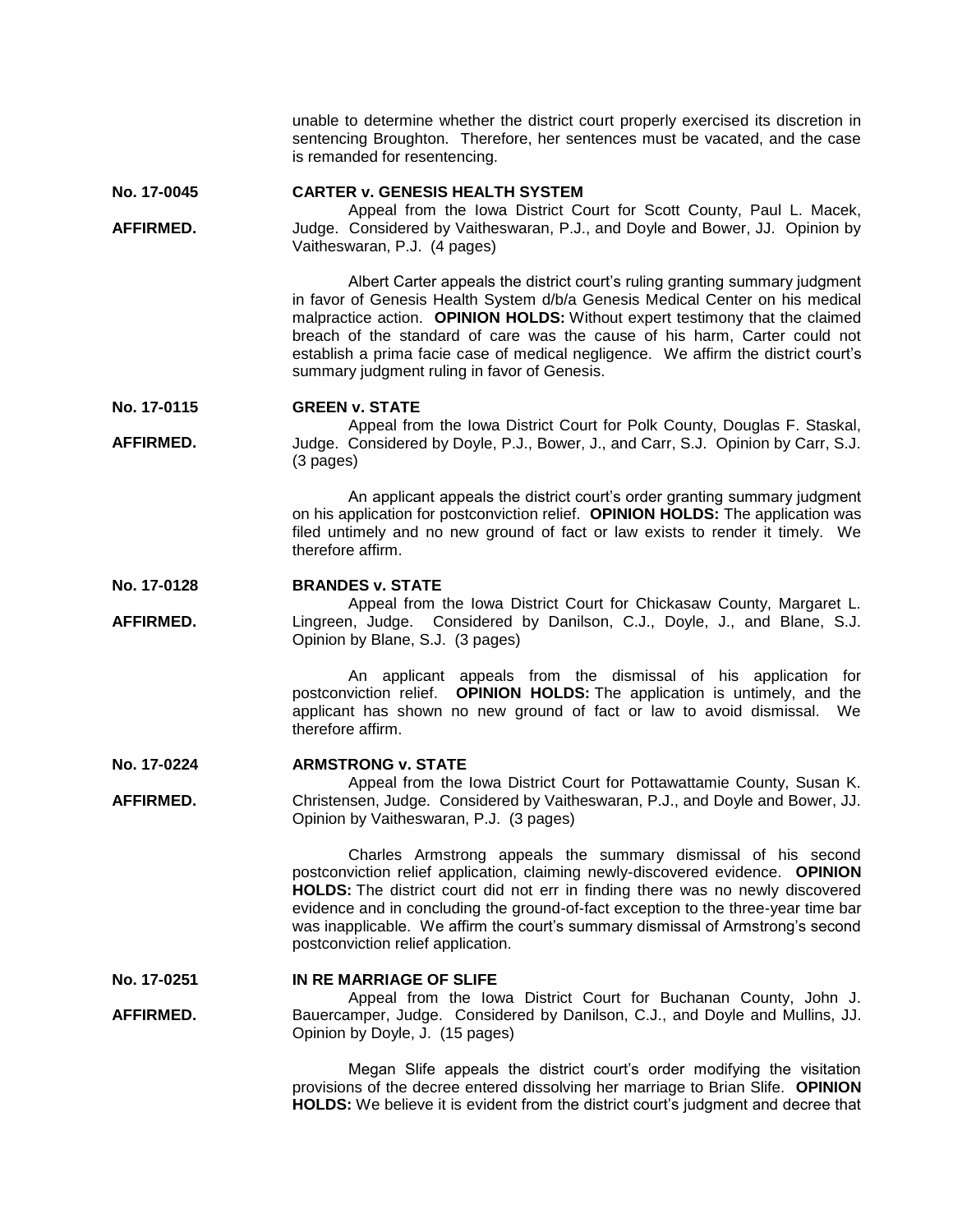the court interpreted the language of the original decree to mean Brian was not required to establish a change in circumstances concerning visitation. In any event, upon our de novo review of the record, we find that even if Brian was required to make such a showing, he met that burden under the unique facts of the case. Additionally, we believe modifying the visitation schedule to reunite the child and the father slowly to be in the child's best interests. Finally, we find no merit in Megan's claims concerning her asserted affirmative defenses. Accordingly, we affirm the district court's order modifying the visitation provisions of the parties' dissolution decree.

**No. 17-0268**

**APPEAL DISMISSED.**

**STATE v. LADEAUX**

Appeal from the Iowa District Court for Woodbury County, John C. Nelson, District Associate Judge. Considered by Vogel, P.J., and Tabor and Bower, JJ. Opinion by Vogel, P.J. (3 pages)

Larissa LaDeaux appeals following her conviction for domestic abuse assault, a simple misdemeanor, asserting this case must be remanded because the district court applied the wrong standard to her motion for judgment of acquittal. **OPINION HOLDS:** LaDeaux does not have the right to appeal from her simple misdemeanor conviction. We consider her notice of appeal and appellate brief as an application for discretionary review. Having considered the issue raised by LaDeaux and the grounds for granting discretionary review, we determine the application should be denied, and we dismiss the appeal.

**No. 17-0284**

**AFFIRMED IN PART, REVERSED IN PART, AND REMANDED.**

### **THOMPSON v. FOWLER**

Appeal from the Iowa District Court for Polk County, Scott D. Rosenberg, Judge. Considered by Danilson, C.J., and Doyle and Mullins, JJ. Opinion by Mullins, J. (9 pages)

Justin Thompson appeals a district court order determining visitation and the surname of his minor child in favor of the child's mother, Allyson Fowler. Justin argues (1) the district court's ruling placing visitation in Allyson's discretion is an impermissible delegation of judicial authority and (2) the district court had no authority to rule on the child's surname. Both parties request an award of appellate attorney fees. **OPINION HOLDS:** We reverse the portion of the district court's order delegating discretion over visitation to Allyson and remand for the entry of an order defining the parameters of visitation consistent with Iowa Code sections 598.41 and 598.41A (2015). Finding the district court had authority to rule on the child's surname, we affirm that portion of its order. We decline to award appellate attorney fees to either party.

**No. 17-0298 IN RE J.S.**

**AFFIRMED.** Appeal from the Iowa District Court for Scott County, Christine Dalton Ploof, District Associate Judge. Considered by Doyle, P.J., Mullins, J., and Mahan, S.J. Opinion by Doyle, P.J. (5 pages)

> J.S. appeals from the order adjudicating him a delinquent child after the juvenile court determined the evidence showed he committed an act that would have constituted sexual abuse in the second degree if he were an adult. He alleges there is insufficient evidence showing he committed a "sex act." **OPINION HOLDS:** Although the evidence is unclear as to whether any skin-to-skin contact occurred, the evidence beyond a reasonable doubt shows J.S. committed a sex act. Taking into account the circumstances surrounding it, there is no doubt that the conduct the child consistently described was sexual in nature. Therefore, we affirm the order adjudicating J.S. a delinquent child.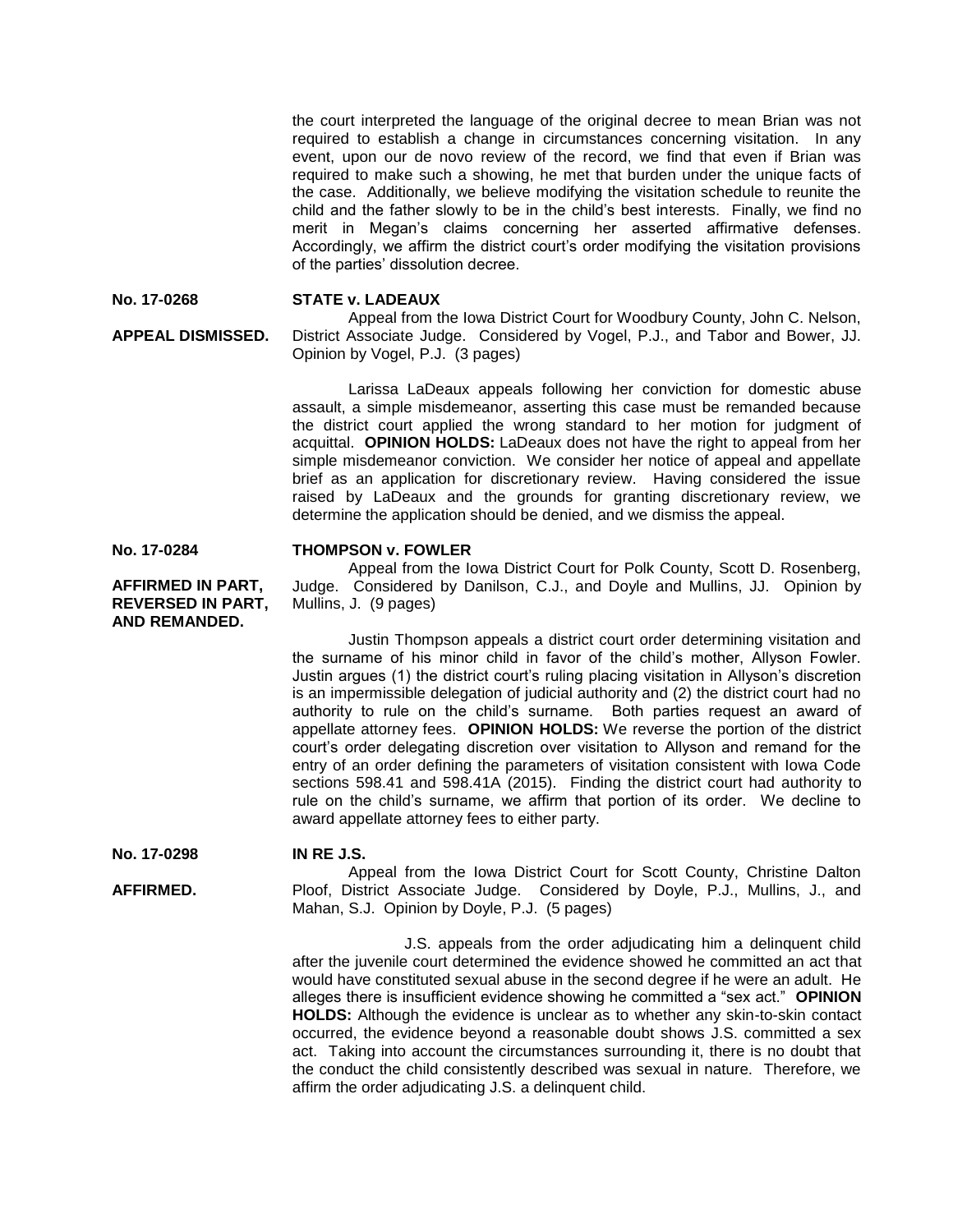**No. 17-0317 STATE v. SMITH**

**AFFIRMED.** Appeal from the Iowa District Court for Clarke County, Monty W. Franklin, District Associate Judge. Considered by Vaitheswaran, P.J., and Potterfield and McDonald, JJ. Opinion by McDonald, J. (10 pages)

> A defendant challenges an order denying his motion to suppress evidence. He contends the traffic stop resulting in his arrest was unlawful. **OPINION HOLDS:** The traffic stop was permissible under the community caretaker doctrine. The responding officer was attempting to check on the welfare of an individual involved in a traffic accident. Because the stop was permissible, the motion to suppress was properly denied.

#### **No. 17-0339 IN RE ESTATE OF BREHM**

**APPEAL DISMISSED.** Appeal from the Iowa District Court for Dubuque County, Monica L. Ackley, Judge. Considered by Vogel, P.J., and Tabor and Bower, JJ. Opinion by Vogel, P.J. (5 pages)

> Douglas Brehm appeals contending the district court erred in permitting the decedent's real estate to be sold and interpreting the residuary clauses of the decedent's will in light of the decedent's spouse's election to take against the will. **OPINION HOLDS:** Both issues raised by Douglas arise from the district court's July 14, 2016 order, but Douglas did not file his notice of appeal until March 2017. We therefore do not have jurisdiction to consider the claims made and dismiss the appeal as untimely.

#### **No. 17-0428 STATE v. ZEIEN COX**

**SENTENCE VACATED AND REMANDED.** Appeal from the Iowa District Court for Chickasaw County, Richard D. Stochl, Judge. Considered by Vaitheswaran, P.J., McDonald, J., and Carr, S.J. Opinion by McDonald, J. (6 pages)

> A defendant challenges her sentence for serious injury by vehicle. **OPINION HOLDS:** The district court abused its discretion in considering facts not supported by the record when making its sentencing decision.

#### **No. 17-0489 CROSS v. STATE**

**AFFIRMED.** Appeal from the Iowa District Court for Polk County, Jeanie K. Vaudt, Judge. Considered by Vogel, P.J., Bower, J., and Scott, S.J. Opinion by Scott, S.J. (5 pages)

> Floyd Cross appeals the district court's summary dismissal of his second application for postconviction relief (PCR), asserting the ground-of-law exception to the three-year statute of limitations applies to his case. **OPINION HOLDS:** None of the cases cited by Cross satisfy the ground-of-law exception to the statute of limitations. Therefore, we agree with the district court's conclusion that Cross's second PCR application is time-barred, and we affirm the dismissal.

#### **No. 17-0494 BRUSKE v. BRUSKE**

**AFFIRMED.** Appeal from the Iowa District Court for Polk County, Joel D. Novak, Judge. Considered by Vogel, P.J., and Potterfield and Mullins, JJ. Opinion by Mullins, J. (8 pages)

> Randycurtis (Randy) Bruske appeals the entry of a domestic abuse protective order pursuant to Iowa Code section 236.5(1)(b) (2017). He contends the district court's conclusion that he committed domestic abuse assault against his wife, Theresa Bruske, is not supported by substantial evidence. Theresa requests an award of appellate attorney fees. **OPINION HOLDS:** We affirm the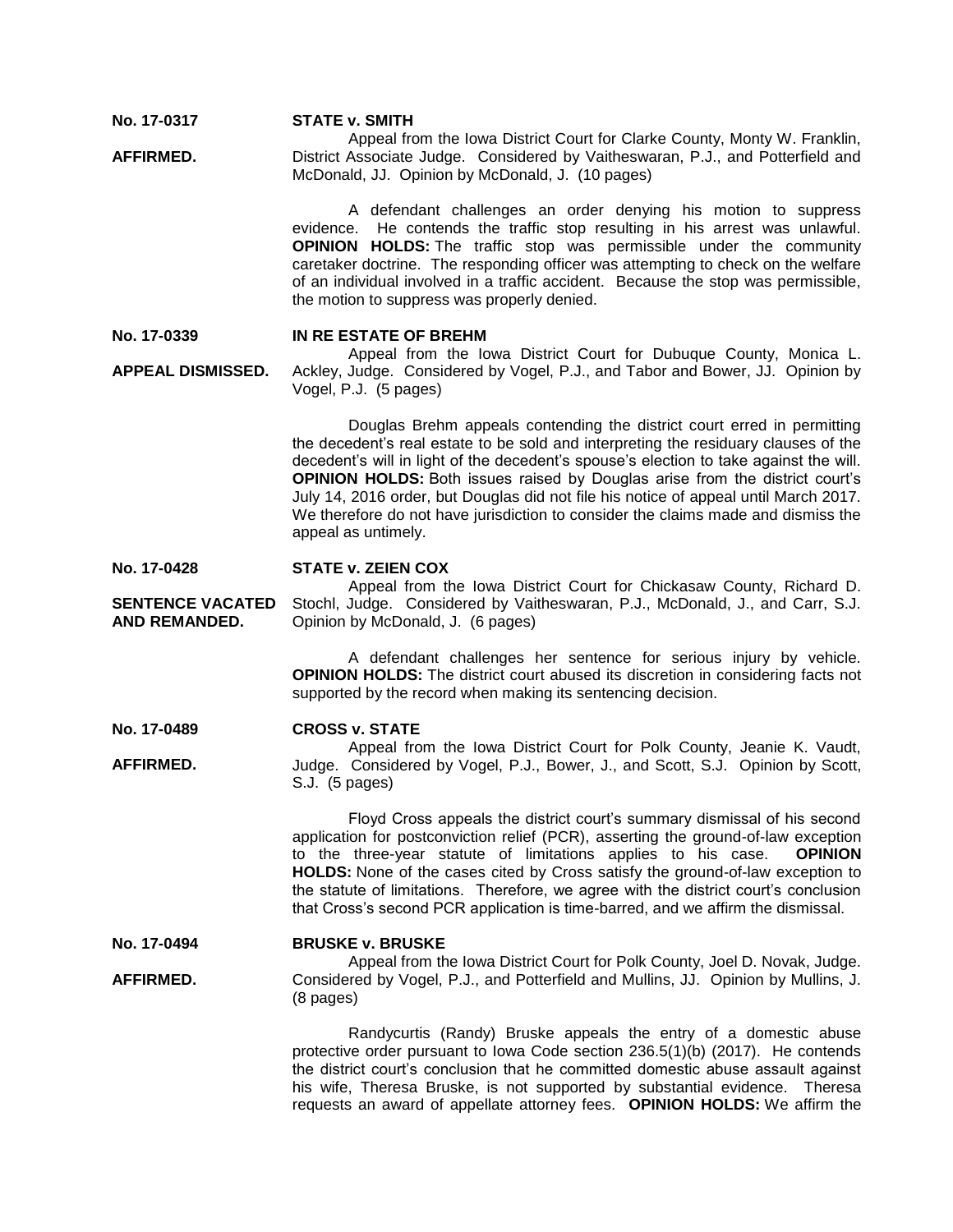district court's entry of the protective order. We award appellate attorney fees to Theresa in the amount of \$1000. Costs on appeal are assessed to Randy.

**No. 17-0604 REVERSED. IN RE T.M.** Appeal from the Iowa District Court for Jasper County, Steven J. Holwerda, District Associate Judge. Considered by Danilson, C.J., and Doyle and

Mullins, JJ. Opinion by Doyle, J. (5 pages)

T.M. appeals from the order finding that he is seriously mentally impaired and ordering him to undergo involuntary hospitalization. **OPINION HOLDS:** The record evidence concerning the emotional effect that T.M.'s illness has had on family members is insufficient to base a finding that T.M. is likely to inflict serious emotional injury on others if left untreated. Because there is insufficient evidence showing T.M. is seriously mentally impaired as set forth in Iowa Code section 229.1(20)(b) (2017), we reverse.

#### **No. 17-0626 STATE v. HARRIS**

**AFFIRMED.** Appeal from the Iowa District Court for Scott County, Thomas G. Reidel, Judge. Considered by Danilson, C.J., and Doyle and Mullins, JJ. Opinion by Mullins, J. (6 pages)

> Stephanie Harris appeals the sentence imposed following a guilty plea to two charges. She contends the district court (1) abused its discretion in ordering her sentences to run consecutively because it failed to consider certain mitigating circumstances and (2) considered an improper sentencing factor in imposing sentence. **OPINION HOLDS:** We conclude (1) the district court did not abuse its discretion in deciding to impose consecutive sentences and (2) the sentencing consideration Harris complains of was proper. We therefore affirm Harris's sentence.

#### **No. 17-0640 FARMERS MUTUAL v. HUFFER**

**AFFIRMED.** Appeal from the Iowa District Court for Story County, Michael J. Moon and James C. Ellefson, Judges. Considered by Vaitheswaran, P.J., and Potterfield and McDonald, JJ. Opinion by McDonald, J. (2 pages)

> Duane Huffer appeals the district court's grant of summary judgment motions dismissing his abuse of process claims and finding Farmers Mutual Insurance is not required to indemnify Robert and Thelma Huffer against the majority of Duane's claims. Duane contends the district court erred in granting the motions because (1) James Huffer was a necessary party who was not included in the action, (2) Farmers Mutual committed an abuse of process, and (3) the district court was biased against Duane. **OPINION HOLDS:** We find that Huffer's claims have no merit.

#### **No. 17-0685 VAN WALL EQUIPMENT, INC. v. BC STEEL BUILDINGS, INC.**

**AFFIRMED.** Appeal from the Iowa District Court for Poweshiek County, Lucy J. Gamon, Judge. Considered by Vaitheswaran, P.J., and Potterfield and McDonald, JJ. Opinion by Vaitheswaran, P.J. (4 pages)

> Van Wall Equipment, Inc. appeals the district court's ruling granting BC Steel Buildings, Inc.'s motion for summary judgment on the ground that Van Wall's action was barred by the fifteen-year statute of repose set forth in Iowa Code section 614.1(11) (2016). **OPINION HOLDS:** The lawsuit against BC was barred by the fifteen-year statute of repose set forth in section 614.1(11); we affirm the district court's summary judgment ruling.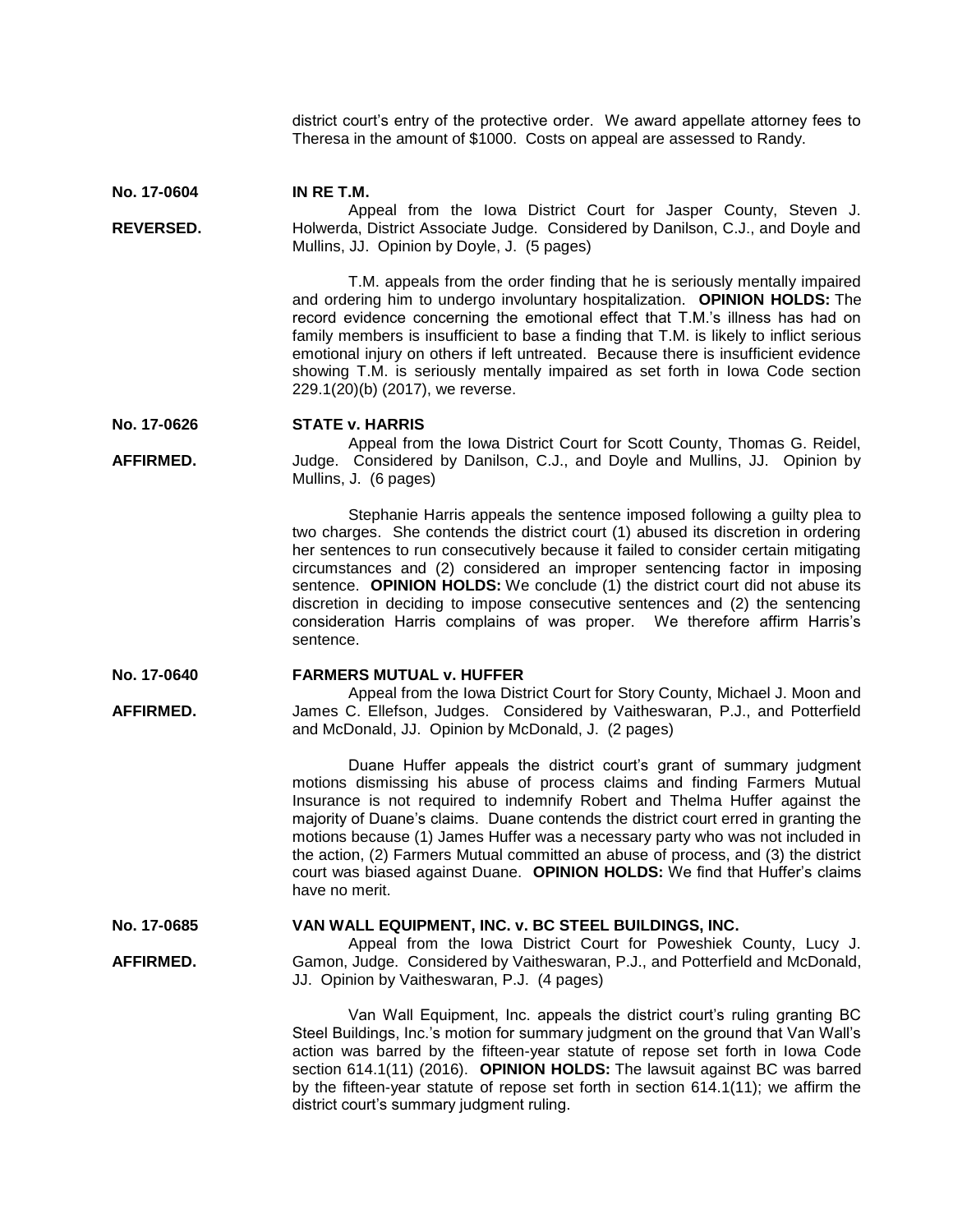**No. 17-0759 AFFIRMED. STATE v. WILKINSON** Appeal from the Iowa District Court for Linn County, Robert E. Sosalla, Judge. Considered by Danilson, C.J., and Doyle and Mullins, JJ. Opinion by Mullins, J. (4 pages) Robert Wilkinson appeals the revocation of his deferred judgment and the sentence imposed. He contends the district court (1) improperly considered unproven conduct in deciding to revoke his deferred judgment and impose sentence and (2) abused its discretion by imposing an excessive sentence. **OPINION HOLDS:** We affirm the district court's revocation of Wilkinson's deferred judgment and its sentencing decision in its entirety. **No. 17-1273 AFFIRMED ON BOTH APPEALS. IN RE E.G.** Appeal from the Iowa District Court for Floyd County, Karen K. Salic, District Associate Judge. Considered by Vaitheswaran, P.J., and Doyle and Bower, JJ. Opinion by Bower, J. (3 pages) A father and mother appeal separately from the order adjudicating their child as a child in need of assistance. **OPINION HOLDS:** The parents' instances of improper care combined with their history of instability and failure to properly supervise other children indicate the child was properly found to be in need of assistance. **No. 17-1283 REVERSED AND REMANDED. IN RE J.C.** Appeal from the Iowa District Court for Mahaska County, Rose Anne Mefford, District Associate Judge. Considered by Vogel, P.J., and Tabor and Bower, JJ. Opinion by Bower, J. (6 pages) J.C. appeals the district court order finding her to be seriously mentally impaired. **OPINION HOLDS:** We conclude there is not clear and convincing evidence in the record to show J.C. was likely to injure herself or others if allowed to remain at liberty without treatment. We reverse the district court's ruling finding J.C. was seriously mentally impaired and remand for dismissal of the application. **No. 17-1408 AFFIRMED ON BOTH APPEALS. IN RE R.O.** Appeal from the Iowa District Court for Linn County, Barbara H. Liesveld, District Associate Judge. Considered by Vaitheswaran, P.J., and Potterfield and McDonald, JJ. Opinion by Potterfield, J. (9 pages) The mother and biological father of R.O. appeal the termination of their parental rights to the child. The mother maintains she should have been given additional time to work toward reunification. The father maintains the State failed to make reasonable efforts to reunify R.O. and claims this failure precludes the termination of his parental rights. **OPINION HOLDS:** Because there is clear and convincing evidence the statutory grounds for termination have been met and termination is in R.O.'s best interests, we affirm the termination of the mother's and the biological father's parental rights. **No. 17-1455 AFFIRMED. IN RE B.A.** Appeal from the Iowa District Court for Butler County, Peter B. Newell, District Associate Judge. Considered by Danilson, C.J., and Doyle and Mullins, JJ. Opinion by Doyle, J. (7 pages)

A mother appeals the termination of her parental rights to her child. **OPINION HOLDS:** Because the mother was not denied due process in not being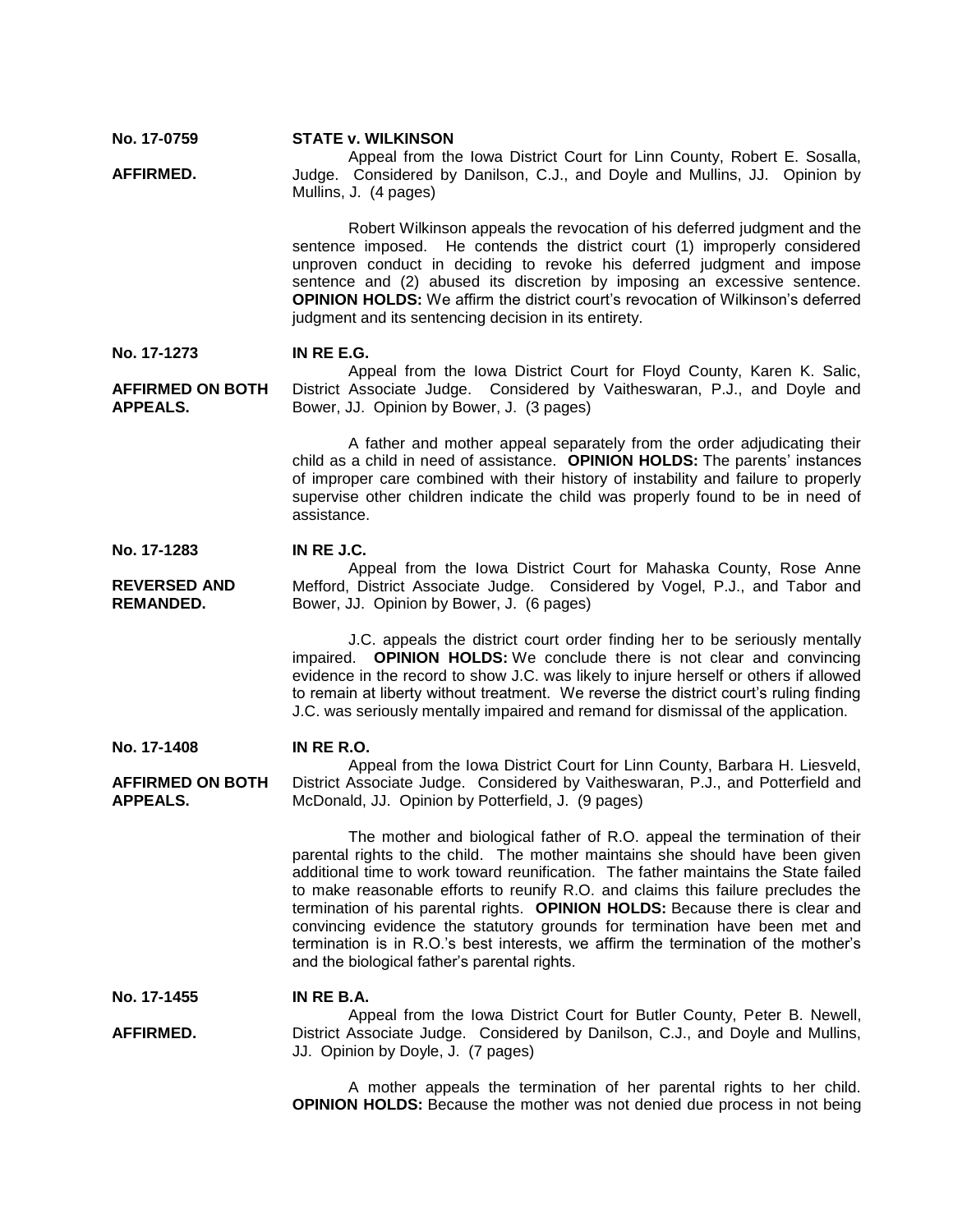allowed to be transported from prison to the termination-of-parental-rights hearing, and because neither additional time nor establishment of a guardianship was warranted under the facts of the case, we affirm the juvenile court's order terminating the mother's parental rights.

**No. 17-1459 IN RE A.R.**

# **AFFIRMED ON BOTH APPEALS.**

Appeal from the Iowa District Court for Crawford County, Mary L. Timko, Associate Juvenile Judge. Considered by Vogel, P.J., and Tabor and Bower, JJ. Opinion by Tabor, J. (10 pages)

A mother, Jessica, appeals the termination of her rights to her three children. Edward, father to one child, also appeals the termination of his rights to his child. Jessica argues the State failed to prove statutory grounds authorizing termination, a guardianship should have been established, and she should be given an additional six months to work toward reunification. Edward argues the State failed to provide reasonable efforts supporting reunification and requests an additional six months. **OPINION HOLDS:** The State proved statutory grounds for termination by showing the children could not be returned to Jessica's care. A guardianship would not be preferable to termination. The State provided reasonable efforts to Edward. Neither parent is likely to resolve issues supporting termination within six months.

**No. 17-1471 IN RE J.H.**

**AFFIRMED.** Appeal from the Iowa District Court for Pottawattamie County, Craig M. Dreismeier, District Associate Judge. Considered by Danilson, C.J., and Doyle and Mullins, JJ. Opinion by Mullins, J. (5 pages)

> A mother appeals a juvenile court order terminating her parental rights to her three children, born in 2010, 2013, and 2016, respectively. She contends the State failed to prove by clear and convincing evidence the statutory grounds for termination. **OPINION HOLDS:** We affirm the termination of the mother's parental rights as to N.H. and A.H. under Iowa Code section 232.116(1)(f) (2017) and as to J.H. under section 232.116(1)(h).

#### **No. 17-1485 IN RE A.K.**

**AFFIRMED ON BOTH APPEALS.** Appeal from the Iowa District Court for Calhoun County, Adria Kester, District Associate Judge. Considered by Vogel, P.J., and Tabor and Bower, JJ. Opinion by Bower, J. (6 pages)

> A mother and father separately appeal a juvenile court decision terminating their parental rights. **OPINION HOLDS:** We find there is sufficient evidence in the record to support the termination of the parents' rights and we cannot say the State did not engage in reasonable efforts to reunite the parents with the children. We affirm the decision of the juvenile court.

**No. 17-1521**

**AND REMANDED.**

**AFFIRMED IN PART, REVERSED IN PART,** 

**IN RE A.N.**

Appeal from the Iowa District Court for Black Hawk County, Daniel L. Block, District Associate Judge. Considered by Vaitheswaran, P.J., and Potterfield and McDonald, JJ. Opinion by Vaitheswaran, P.J. (8 pages)

A father of a child appeals adjudicatory and dispositional orders declining to place the child with him. He challenges the absence of a formal removal of the child from him. He also contends the court impermissibly shifted the burden to him to prove the child could be safely placed in his care and failed to make findings of fact establishing his failure to supervise the child. **OPINION HOLDS:** The father's challenge is not moot. Removal was proper under Iowa Code section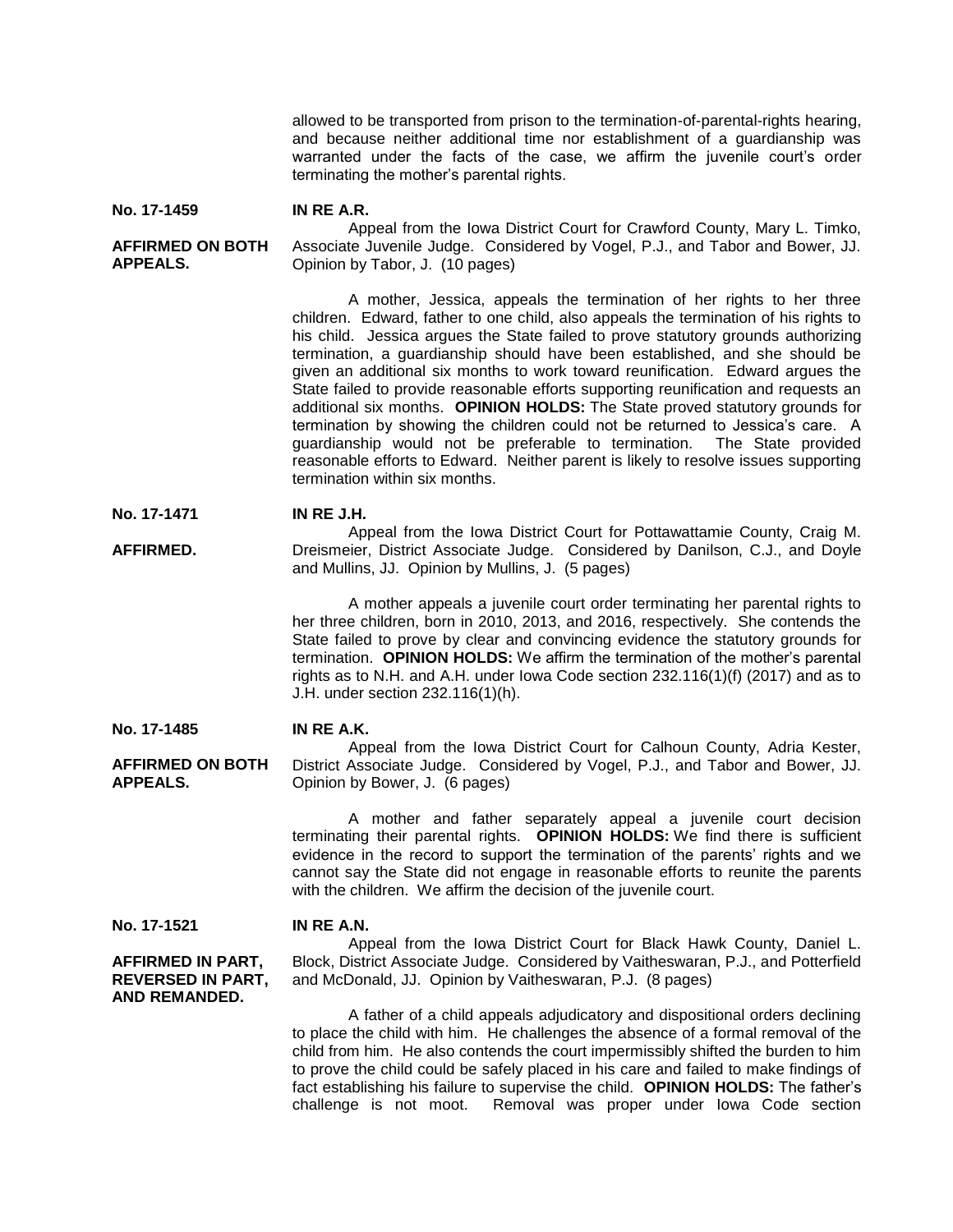232.78(1)(a) (2017) because the mother, who was responsible for the care of the child, was absent by virtue of her incarceration. We affirm the adjudicatory order to the extent the adjudication was based on Iowa Code section 232.2(6)(c)2) and the evidence indicating the mother endangered the life of another child. We reverse that portion of the adjudicatory order premised on Iowa Code section  $232.2(6)$ (i) because the father was available. We affirm the dispositional order because the father twice tested positive for methamphetamine.

#### **No. 17-1527 IN RE K.P.**

### **AFFIRMED ON BOTH APPEALS.**

Appeal from the Iowa District Court for Johnson County, Deborah F. Minot, District Associate Judge. Considered by Vaitheswaran, P.J., and Potterfield and McDonald, JJ. Opinion by McDonald, J. (16 pages)

A mother and father separately appeal from the termination of their parental rights in their child. The mother argues the strength of the parent-child bond precludes termination. The father challenges the sufficiency of the evidence supporting the statutory ground for termination, requests an additional six months to work toward reunification, and argues termination is not in the child's best interest. **OPINION HOLDS:** The parent-child bond between mother and child does not preclude termination here. As to the father, the statutory ground has been proved, there has been no showing the need for removal would no longer exist following an additional six months, and termination is in the child's best interest. We affirm.

#### **No. 17-1558 IN RE T.H.**

**AFFIRMED.** Appeal from the Iowa District Court for Plymouth County, Robert J. Dull, District Associate Judge. Considered by Vaitheswaran, P.J., and Potterfield and McDonald, JJ. Opinion by McDonald, J. (6 pages)

> A mother appeals the termination of her parental rights arguing termination was not in the best interest of her two children. As part of this argument, she contends the State did not make reasonable efforts towards reunification, termination is inappropriate because the children are in the care of relatives, and the prospect of a guardianship makes termination unnecessary. **OPINION HOLDS:** Termination is in the best interest of the children because the mother lacks stable housing and employment, has issues with substance abuse, and failed to exercise consistent visitation. We also find reasonable efforts were made, there is no basis to exercise permissive authority to preserve the parentchild relationship, and a potential guardianship does not make termination inappropriate or unnecessary.

**No. 17-1612**

**APPEALS.**

**AFFIRMED ON BOTH** 

### **IN RE B.C.-W.**

Appeal from the Iowa District Court for Mahaska County, Rose Anne Mefford, District Associate Judge. Considered by Vaitheswaran, P.J., and Potterfield and McDonald, JJ. Opinion by Potterfield, J. (8 pages)

A mother and father appeal separately the termination of their parental rights to B.C.-W., born in 2013. The mother argues there is not clear and convincing evidence to support the statutory grounds for termination and termination is not in B.C.-W.'s best interests. The father argues service of process for the termination petition with notice of hearing date was improper, there is not clear and convincing evidence to support the statutory grounds for termination, reasonable efforts towards reunification were not made, and the court erred in denying the father's requested continuance for the hearing on permanency and termination. **OPINION HOLDS:** Having carefully considered the record and each party's position, we reach the same conclusion as the juvenile court—termination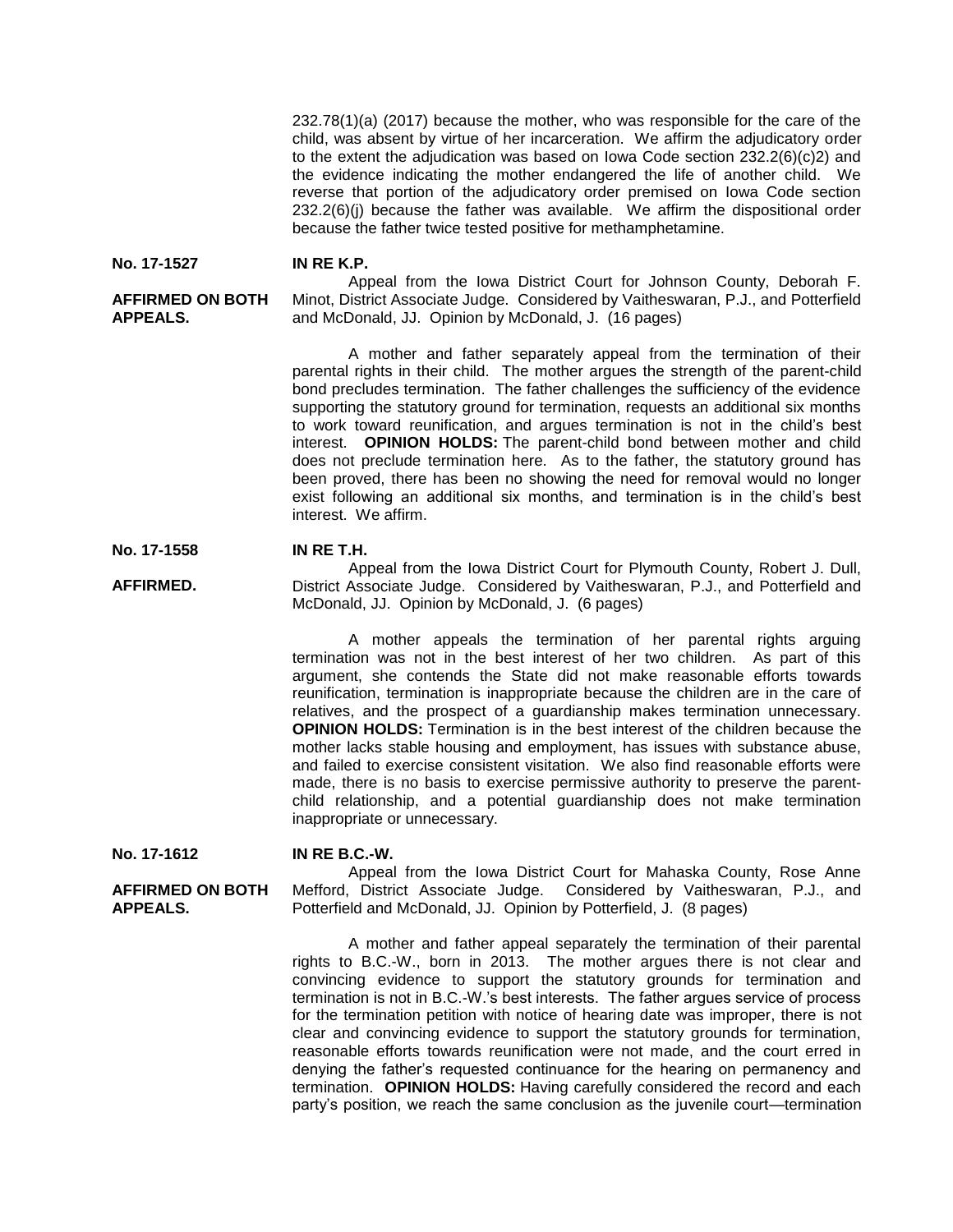of the mother's and the father's parental rights is in the best interests of the child. We affirm.

#### **No. 17-1628 IN RE K.T.-L.**

**AFFIRMED ON BOTH APPEALS.** Appeal from the Iowa District Court for Woodbury County, Brian L. Michaelson, Judge. Considered by Danilson, C.J., and Doyle and Mullins, JJ. Opinion by Doyle, J. (7 pages)

> A mother and a father separately appeal the termination of their parental rights to their children pursuant to Iowa Code chapter 236 (2017) and the provisions of the Indian Child Welfare Act. **OPINION HOLDS:** Clear and provisions of the Indian Child Welfare Act. convincing evidence establishes the statutory grounds for terminating the mother's parental rights to her children. Because terminating the mother's parental rights is in the children's best interests, we decline to apply a statutory exception to avoid terminating the mother's parental rights. There is proof beyond a reasonable doubt that the children would be at risk of emotional or physical harm if returned to the mother's or the father's care.

#### **No. 17-1631 IN RE A.R.**

**AFFIRMED.** Appeal from the Iowa District Court for Pottawattamie County, Charles D. Fagan, District Associate Judge. Considered by Vogel, P.J., and Tabor and Bower, JJ. Opinion by Vogel, P.J. (9 pages)

> The mother appeals the termination of her parental rights to her daughter, A.R. She asserts the State did not establish the statutory elements by clear and convincing evidence, termination was not in the best interest of the child, and the court abused its discretion in not granting a continuance. **OPINION HOLDS:** We conclude the State proved the elements for termination, including that A.R. had been out of the mother's care for more than six months and could not be returned to the mother's care at the time of the termination hearing. The mother has been unable to put A.R.'s needs before her own, and any bond she has with the child does not override the need for termination. Additionally, the court did not abuse its discretion in denying the motion to continue because A.R. needs permanency and stability in her life without further delay. Consequently, we affirm the order of the district court.

#### **No. 17-1684 IN RE H.B.**

**REVERSED.** Appeal from the Iowa District Court for Polk County, Colin J. Witt, District Associate Judge. Considered by Vaitheswaran, P.J., and Potterfield and McDonald, JJ. Opinion by Vaitheswaran, P.J. (6 pages)

> A mother appeals the termination of her parental rights to two children. She challenges the ground for termination cited by the juvenile court. **OPINION HOLDS:** In the absence of an adjudication based on physical abuse or neglect, the State failed to prove termination under section 232.116(1)(d).

**No. 17-1717 IN RE A.H.**

**AFFIRMED ON BOTH APPEALS.** Appeal from the Iowa District Court for Warren County, Mark F. Schlenker, District Associate Judge. Considered by Vaitheswaran, P.J., and Potterfield and McDonald, JJ. Opinion by McDonald, J. (6 pages)

> A mother and father appeal the termination of their parental rights in their two children. They both challenge the sufficiency of the evidence supporting the grounds for termination and allege termination was not in the best interest of their children, the court should defer permanency for six months, and that their close bonds with the children should lead the court to preserve the parent-child